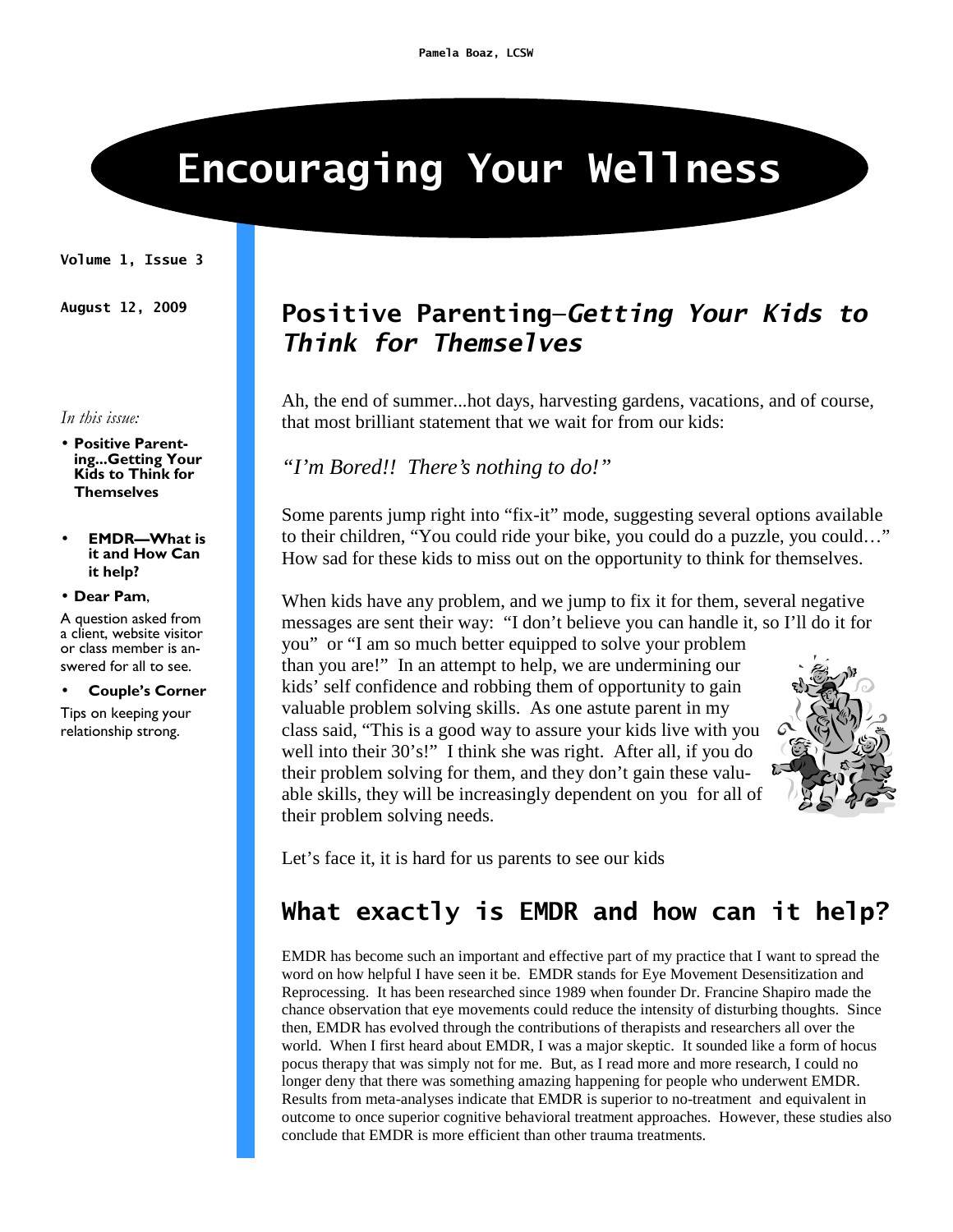### Dear Readers



"It is our job as parents to equip them to think the problem through and mobilize them to create solutions." I hope this issue of **Encouraging Your Wellness** finds you happy, healthy and enjoying these final days of summer. And, as always, I hope you find this newsletter informative as well as inspirational in helping you be the person, parent, and partner you want to be. Please let me know if you have a topic you'd like me to include in the newsletter—I'd be happy to take requests.

Summer has been good to me. I have traveled with my family, celebrated my grandfather's 100th birthday, and biked, hiked and camped to my hearts content. Even more important is a renewed promise to myself that I will enjoy each day of my life. I thank my client who recently shared a quote with me that I found particularly meaningful: "Everyone dies, but not everyone LIVES." What a magnificent reminder that we must **intentionally** live our life to bring joy, meaning and contentment. I recently came across a worksheet entitled, "10 things I do just for myself." Here's my challenge to you—take 20 minutes of quiet time and find out if you do 10 things just for yourself. They don't have to be extravagant. Sitting by myself on my porch in the coolness of the morning was on my list. If you cannot list 10, start with 1 and increase by one each week. I wish you all the same renewed spirit I am feeling as summer comes to a close. Happy Reading!

#### Helping Kids Think for Themselves...Cont'd from page 1

struggle. We want to feel useful; offer our wisdom. But when our kids face real challenges away from us, it is our job as parents to equip THEM to think the problem through and mobilize THEM to create solutions. That can only happen if we allow our kids to practice their own problem solving with us there to help guide and encourage their belief in themselves to do so. So when your child gives you the "I'm bored, there's nothing to do" routine, start by saying something like, "Oh, man, I hate when that happens to me. What are you going to do?" When they come back with, "Nothing, there is nothing to do" give them your full confidence in solving the problem by saying to them, "I'm sure you'll figure it out, let me know what you come up with." and allow the problem solving skills to blossom. Then, continue to encourage these skills when your child comes to you with other problems. "I forgot to do my homework" "I told my best friend that I didn't want to be friends with them anymore"

#### EMDR—continued from page 1

Most studies on EMDR have focused on it's treatment of trauma, however, most therapists who use it have found it to be successful with anxiety, grief, phobias, negative self view, and performance anxiety. In addition, I attended a training on EMDR where the instructor was using it with Olympic athletes to enhance performance.

During EMDR, the therapist works with the client to identify a specific problem or memory as the focus of the treatment session. The client is asked to call to mind the disturbing issue or event, as well as feelings and beliefs associated with the event. The therapist then facilitates bi-lateral movements to access both hemispheres of the brain. This is done most commonly by me using a small machine that simply taps back and forth in your hands. The client's job is to simply notice whatever comes to mind, as well as their emotions, without making any effort to control direction or content. These "sets" are continued until the memory becomes less disturbing and is associated with positive thoughts and believesexhausted after a day of caregiving and wanted to be alone, she wondered if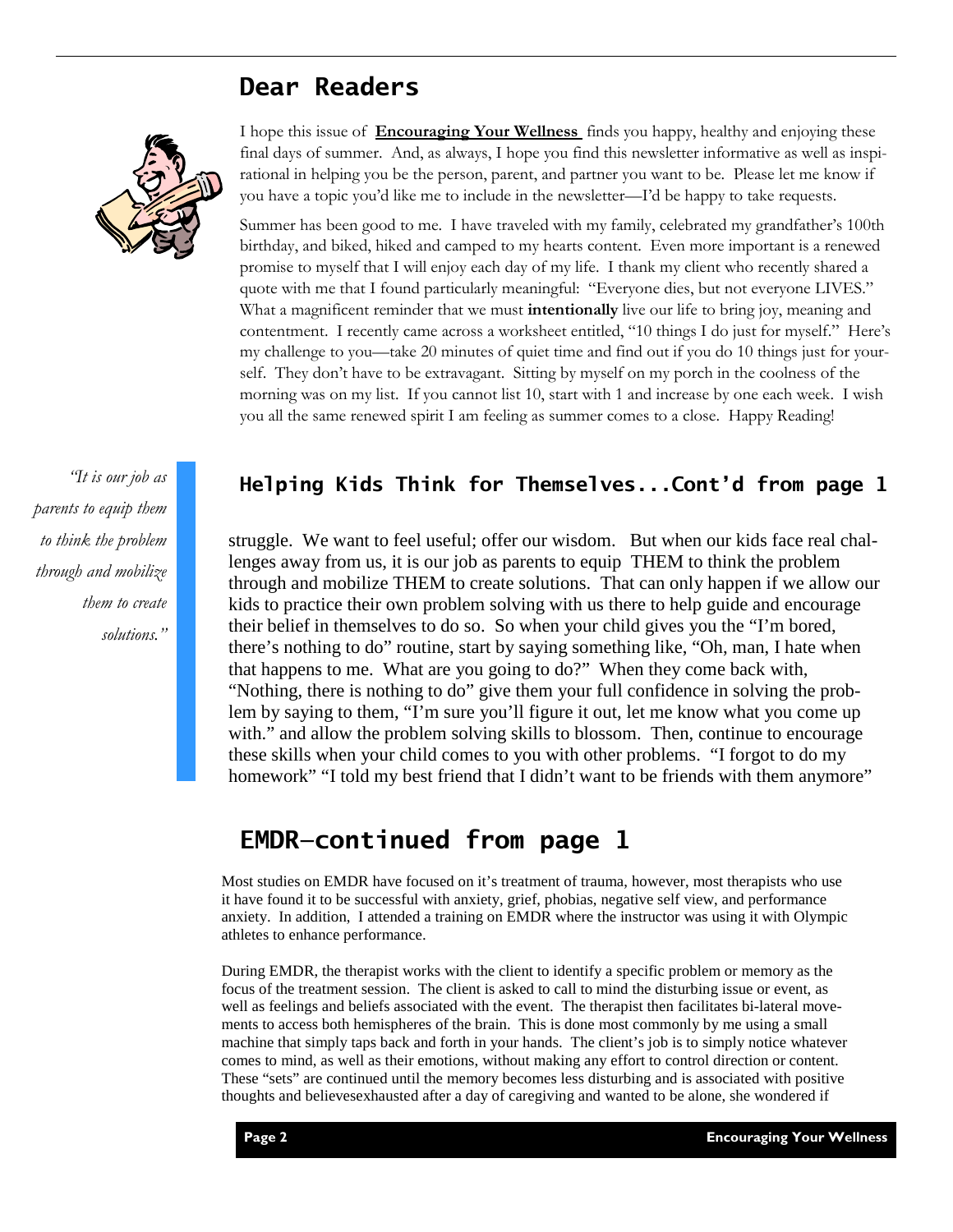#### Couple's Corner— Maintaining Individual Identity in Your Relationship

Just as children and adults go through developmental stages, so do relationships. It is normal for early relationships to focus on commonalities and on increasing the attachment in the relationship. Often, much time is spent together to develop and strengthen this attachment. Even for couples who are very committed, a normal and healthy part of an ongoing relationship is Differentiation. Differentiation is the ongoing process of defining, revealing, expressing and activating ones self identity. Being a part of a healthy relationship does not mean that you will happily and forever see all things the same as your partner. I have had the pleasure of knowing couples who have effectively managed very different views on political issues, religion and world affairs. Ideally, we came together with our partner because we found them interesting and we respected WHO they were. In the context of a relationship, we need to continue to encourage and love our partners individual self as well as their role as partners. When your partner sees something very differently than you, do you respect their right to see it their way? Or do you feel you must conform them to your way of thinking? Do you respect your partners individual interests, or do they feel threatening to you and/or the relationship? Attachment, the act of connecting, and differentiation, the act of still being ones self in the context of the relationship, are both required for the long-term health and happiness of the individuals and the couple.

#### Helping Kids Think for Themselves —continued from page 2

or "I failed that class just because my teacher doesn't like me!" To all of these, you can respond with empathy, followed by a "What are you going to do? How are you going to handle it" type statement. Yes, your kids might initially be angry that you are not jumping in to fix-it mode, but as their confidence grows, you will see the benefits. Just recently, a parent shared with me that when she used this skill, she was amazed at how capable her son already was in coming up with potential solutions. How wonderful that both she and her son are now believing in his ability to think for himself, and come up with solutions to his own challenges.

"What are you going to do? How are you going to handle it?"

# EMDR Cont'd from page 2

thoughts and beliefs about oneself such as "I did the best I could." During EMDR, the client may experience intense emotions, but by the end of the session, most people report a great reduction in the level of disturbance.

I am a transformed skeptic! Clients in my practice have been nothing short of amazed by the process, and how they can put down "weights" that they feel they have been carrying for years. They look inquisitively at the machine after EMDR, and question how such a simple thing can have such a powerful effect on them. Over two million people worldwide have found EMDR to be a treatment that has effectively relieved their psychological distress. I have used it with young children, adolescents and adults, and achieved the goals the clients had set forth.

If you are interested in learning more about EMDR, ask me, or visit the EMDR International Association at emdria.org If you would like to consider it as a treatment for yourself, I would be glad to assess whether it could be helpful to you.